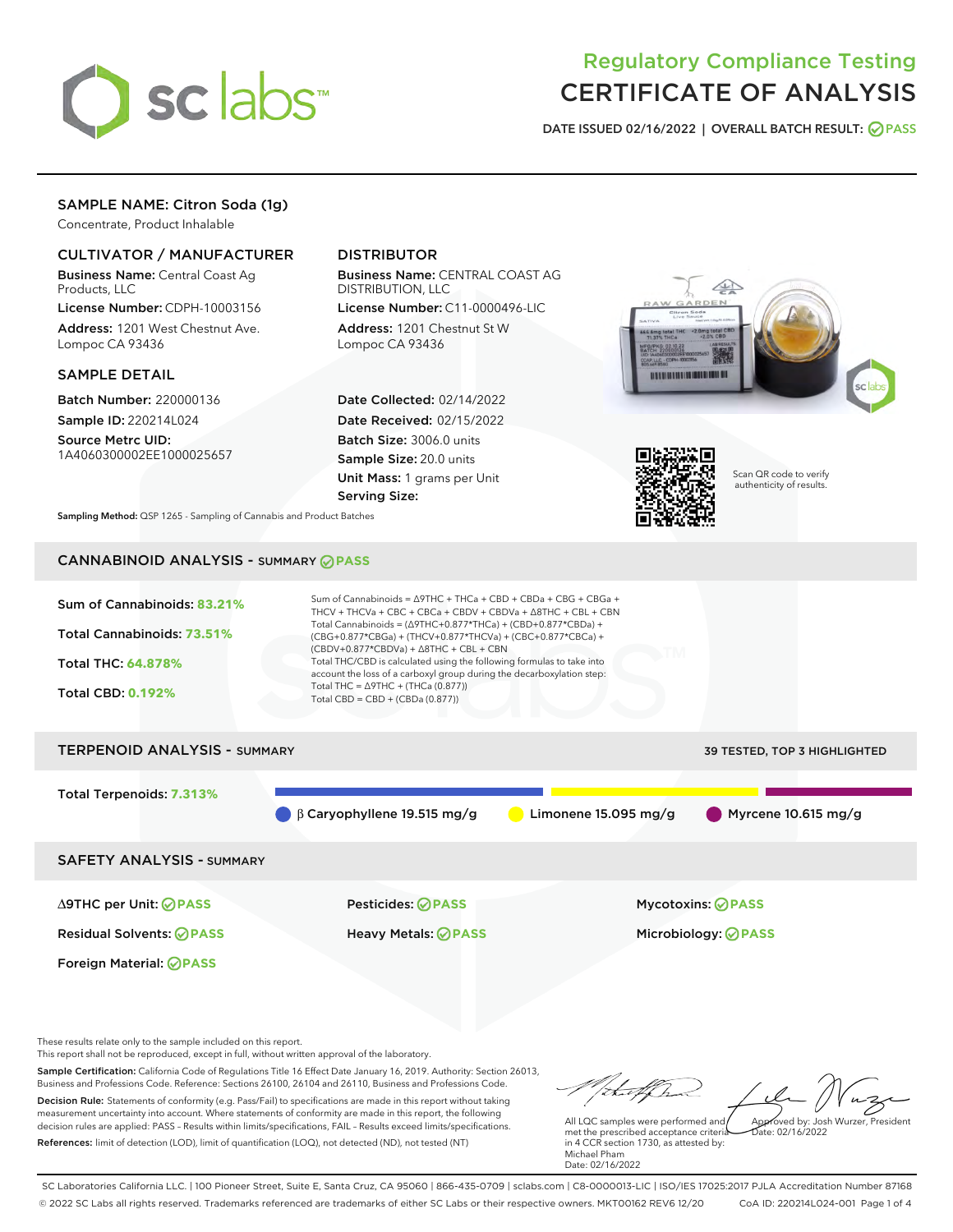



CITRON SODA (1G) | DATE ISSUED 02/16/2022 | OVERALL BATCH RESULT: @ PASS

#### CANNABINOID TEST RESULTS - 02/15/2022 2 PASS

Tested by high-performance liquid chromatography with diode-array detection (HPLC-DAD). **Method:** QSP 1157 - Analysis of Cannabinoids by HPLC-DAD

#### TOTAL CANNABINOIDS: **73.51%**

Total Cannabinoids (Total THC) + (Total CBD) + (Total CBG) + (Total THCV) + (Total CBC) + (Total CBDV) + ∆8THC + CBL + CBN

TOTAL THC: **64.878%** Total THC (∆9THC+0.877\*THCa)

TOTAL CBD: **0.192%**

Total CBD (CBD+0.877\*CBDa)

TOTAL CBG: 1.71% Total CBG (CBG+0.877\*CBGa)

TOTAL THCV: 0.467% Total THCV (THCV+0.877\*THCVa)

TOTAL CBC: 6.26% Total CBC (CBC+0.877\*CBCa)

TOTAL CBDV: ND Total CBDV (CBDV+0.877\*CBDVa)

| <b>COMPOUND</b>            | LOD/LOQ<br>(mg/g) | <b>MEASUREMENT</b><br><b>UNCERTAINTY</b><br>(mg/g) | <b>RESULT</b><br>(mg/g) | <b>RESULT</b><br>(%) |
|----------------------------|-------------------|----------------------------------------------------|-------------------------|----------------------|
| <b>THCa</b>                | 0.05/0.14         | ±17.888                                            | 696.03                  | 69.603               |
| <b>CBCa</b>                | 0.07 / 0.28       | ±3.387                                             | 69.27                   | 6.927                |
| <b>A9THC</b>               | 0.06 / 0.26       | ±1.320                                             | 38.36                   | 3.836                |
| <b>CBGa</b>                | 0.1/0.2           | ±0.83                                              | 15.9                    | 1.59                 |
| <b>THCVa</b>               | 0.07/0.20         | ±0.254                                             | 5.32                    | 0.532                |
| <b>CBG</b>                 | 0.06/0.19         | ±0.124                                             | 3.14                    | 0.314                |
| <b>CBDa</b>                | 0.02/0.19         | ±0.064                                             | 2.19                    | 0.219                |
| <b>CBC</b>                 | 0.2 / 0.5         | ±0.06                                              | 1.9                     | 0.19                 |
| A8THC                      | 0.1 / 0.4         | N/A                                                | <b>ND</b>               | <b>ND</b>            |
| <b>THCV</b>                | 0.1 / 0.2         | N/A                                                | <b>ND</b>               | <b>ND</b>            |
| <b>CBD</b>                 | 0.07/0.29         | N/A                                                | <b>ND</b>               | <b>ND</b>            |
| <b>CBDV</b>                | 0.04 / 0.15       | N/A                                                | <b>ND</b>               | <b>ND</b>            |
| <b>CBDVa</b>               | 0.03 / 0.53       | N/A                                                | <b>ND</b>               | <b>ND</b>            |
| <b>CBL</b>                 | 0.06 / 0.24       | N/A                                                | <b>ND</b>               | <b>ND</b>            |
| <b>CBN</b>                 | 0.1/0.3           | N/A                                                | <b>ND</b>               | <b>ND</b>            |
| <b>SUM OF CANNABINOIDS</b> |                   |                                                    | 832.1 mg/g              | 83.21%               |

#### **UNIT MASS: 1 grams per Unit**

| ∆9THC per Unit                        | 1100 per-package limit | 38.36 mg/unit  | <b>PASS</b> |
|---------------------------------------|------------------------|----------------|-------------|
| <b>Total THC per Unit</b>             |                        | 648.78 mg/unit |             |
| <b>CBD per Unit</b>                   |                        | <b>ND</b>      |             |
| <b>Total CBD per Unit</b>             |                        | $1.92$ mg/unit |             |
| Sum of Cannabinoids<br>per Unit       |                        | 832.1 mg/unit  |             |
| <b>Total Cannabinoids</b><br>per Unit |                        | 735.1 mg/unit  |             |

| <b>COMPOUND</b>        | <b>LOD/LOQ</b><br>(mg/g) | <b>UNCERTAINTY</b><br>(mg/g) | <b>RESULT</b><br>(mg/g)                         | <b>RESULT</b><br>$(\%)$ |
|------------------------|--------------------------|------------------------------|-------------------------------------------------|-------------------------|
| $\beta$ Caryophyllene  | 0.004 / 0.012            | ±0.6947                      | 19.515                                          | 1.9515                  |
| Limonene               | 0.005 / 0.016            | ±0.2159                      | 15.095                                          | 1.5095                  |
| <b>Myrcene</b>         | 0.008 / 0.025            | ±0.1369                      | 10.615                                          | 1.0615                  |
| $\alpha$ Humulene      | 0.009/0.029              | ±0.1939                      | 6.039                                           | 0.6039                  |
| Linalool               | 0.009 / 0.032            | ±0.1819                      | 4.786                                           | 0.4786                  |
| trans-β-Farnesene      | 0.008 / 0.025            | ±0.1271                      | 3.580                                           | 0.3580                  |
| Fenchol                | 0.010 / 0.034            | ±0.0951                      | 2.457                                           | 0.2457                  |
| $\alpha$ Bisabolol     | 0.008 / 0.026            | ±0.1109                      | 2.077                                           | 0.2077                  |
| Terpineol              | 0.016 / 0.055            | ±0.1194                      | 1.945                                           | 0.1945                  |
| $\beta$ Pinene         | 0.004 / 0.014            | ±0.0213                      | 1.851                                           | 0.1851                  |
| Nerolidol              | 0.009 / 0.028            | ±0.1018                      | 1.618                                           | 0.1618                  |
| $\alpha$ Pinene        | 0.005 / 0.017            | ±0.0073                      | 0.850                                           | 0.0850                  |
| <b>Borneol</b>         | 0.005 / 0.016            | ±0.0264                      | 0.629                                           | 0.0629                  |
| Caryophyllene<br>Oxide | 0.010 / 0.033            | ±0.0289                      | 0.629                                           | 0.0629                  |
| Geraniol               | 0.002 / 0.007            | ±0.0162                      | 0.369                                           | 0.0369                  |
| Terpinolene            | 0.008 / 0.026            | ±0.0067                      | 0.325                                           | 0.0325                  |
| Camphene               | 0.005 / 0.015            | ±0.0029                      | 0.256                                           | 0.0256                  |
| Ocimene                | 0.011 / 0.038            | ±0.0047                      | 0.147                                           | 0.0147                  |
| Fenchone               | 0.009 / 0.028            | ±0.0025                      | 0.085                                           | 0.0085                  |
| Sabinene Hydrate       | 0.006 / 0.022            | ±0.0024                      | 0.062                                           | 0.0062                  |
| Citronellol            | 0.003 / 0.010            | ±0.0030                      | 0.062                                           | 0.0062                  |
| Nerol                  | 0.003 / 0.011            | ±0.0024                      | 0.055                                           | 0.0055                  |
| Geranyl Acetate        | 0.004 / 0.014            | ±0.0016                      | 0.039                                           | 0.0039                  |
| $\gamma$ Terpinene     | 0.006 / 0.018            | ±0.0005                      | 0.027                                           | 0.0027                  |
| $\alpha$ Terpinene     | 0.005 / 0.017            | ±0.0003                      | 0.017                                           | 0.0017                  |
| Sabinene               | 0.004 / 0.014            | N/A                          | <loq< th=""><th><loq< th=""></loq<></th></loq<> | <loq< th=""></loq<>     |
| $\alpha$ Phellandrene  | 0.006 / 0.020            | N/A                          | <loq< th=""><th><loq< th=""></loq<></th></loq<> | <loq< th=""></loq<>     |
| Isoborneol             | 0.004 / 0.012            | N/A                          | <loq< th=""><th><loq< th=""></loq<></th></loq<> | <loq< th=""></loq<>     |
| Guaiol                 | 0.009 / 0.030            | N/A                          | <loq< th=""><th><loq< th=""></loq<></th></loq<> | <loq< th=""></loq<>     |
| 3 Carene               | 0.005 / 0.018            | N/A                          | <b>ND</b>                                       | <b>ND</b>               |
| p-Cymene               | 0.005 / 0.016            | N/A                          | ND                                              | ND                      |
| Eucalyptol             | 0.006 / 0.018            | N/A                          | ND                                              | <b>ND</b>               |
| (-)-Isopulegol         | 0.005 / 0.016            | N/A                          | <b>ND</b>                                       | <b>ND</b>               |
| Camphor                | 0.006 / 0.019            | N/A                          | <b>ND</b>                                       | <b>ND</b>               |
| Menthol                | 0.008 / 0.025            | N/A                          | ND                                              | ND                      |
| R-(+)-Pulegone         | 0.003 / 0.011            | N/A                          | ND                                              | ND                      |
| $\alpha$ Cedrene       | 0.005 / 0.016            | N/A                          | <b>ND</b>                                       | <b>ND</b>               |
| Valencene              | 0.009 / 0.030            | N/A                          | ND                                              | ND                      |
| Cedrol                 | 0.008 / 0.027            | N/A                          | <b>ND</b>                                       | <b>ND</b>               |

TOTAL TERPENOIDS 73.130 mg/g 7.313%

SC Laboratories California LLC. | 100 Pioneer Street, Suite E, Santa Cruz, CA 95060 | 866-435-0709 | sclabs.com | C8-0000013-LIC | ISO/IES 17025:2017 PJLA Accreditation Number 87168 © 2022 SC Labs all rights reserved. Trademarks referenced are trademarks of either SC Labs or their respective owners. MKT00162 REV6 12/20 CoA ID: 220214L024-001 Page 2 of 4

# TERPENOID TEST RESULTS - 02/16/2022

Terpene analysis utilizing gas chromatography-flame ionization detection (GC-FID). **Method:** QSP 1192 - Analysis of Terpenoids by GC-FID

MEASUREMENT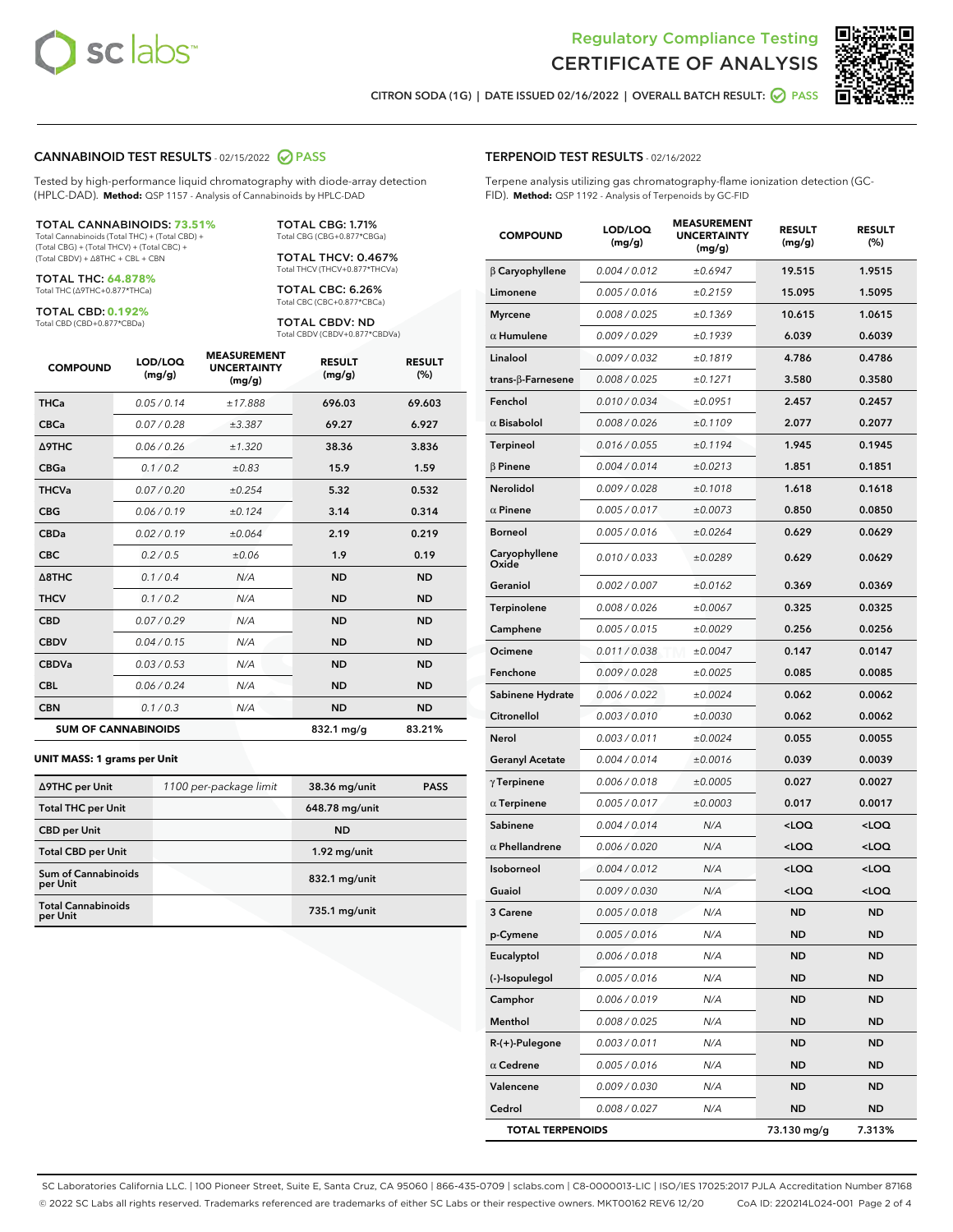



CITRON SODA (1G) | DATE ISSUED 02/16/2022 | OVERALL BATCH RESULT:  $\bigcirc$  PASS

# CATEGORY 1 PESTICIDE TEST RESULTS - 02/16/2022 2 PASS

Pesticide and plant growth regulator analysis utilizing high-performance liquid chromatography-mass spectrometry (HPLC-MS) or gas chromatography-mass spectrometry (GC-MS). \*GC-MS utilized where indicated. **Method:** QSP 1212 - Analysis of Pesticides and Mycotoxins by LC-MS or QSP 1213 - Analysis of Pesticides by GC-MS

| <b>COMPOUND</b>             | LOD/LOQ<br>$(\mu g/g)$ | <b>ACTION</b><br><b>LIMIT</b><br>$(\mu g/g)$ | <b>MEASUREMENT</b><br><b>UNCERTAINTY</b><br>$(\mu g/g)$ | <b>RESULT</b><br>$(\mu g/g)$ | <b>RESULT</b> |
|-----------------------------|------------------------|----------------------------------------------|---------------------------------------------------------|------------------------------|---------------|
| Aldicarb                    | 0.03 / 0.08            | $\ge$ LOD                                    | N/A                                                     | <b>ND</b>                    | <b>PASS</b>   |
| Carbofuran                  | 0.02 / 0.05            | $\ge$ LOD                                    | N/A                                                     | <b>ND</b>                    | <b>PASS</b>   |
| Chlordane*                  | 0.03 / 0.08            | $\ge$ LOD                                    | N/A                                                     | <b>ND</b>                    | <b>PASS</b>   |
| Chlorfenapyr*               | 0.03/0.10              | $\ge$ LOD                                    | N/A                                                     | <b>ND</b>                    | <b>PASS</b>   |
| Chlorpyrifos                | 0.02 / 0.06            | $\ge$ LOD                                    | N/A                                                     | <b>ND</b>                    | <b>PASS</b>   |
| Coumaphos                   | 0.02 / 0.07            | $\ge$ LOD                                    | N/A                                                     | <b>ND</b>                    | <b>PASS</b>   |
| Daminozide                  | 0.02 / 0.07            | $\ge$ LOD                                    | N/A                                                     | <b>ND</b>                    | <b>PASS</b>   |
| <b>DDVP</b><br>(Dichlorvos) | 0.03/0.09              | $\ge$ LOD                                    | N/A                                                     | <b>ND</b>                    | <b>PASS</b>   |
| Dimethoate                  | 0.03 / 0.08            | $\ge$ LOD                                    | N/A                                                     | <b>ND</b>                    | <b>PASS</b>   |
| Ethoprop(hos)               | 0.03/0.10              | $\ge$ LOD                                    | N/A                                                     | <b>ND</b>                    | <b>PASS</b>   |
| Etofenprox                  | 0.02/0.06              | $>$ LOD                                      | N/A                                                     | <b>ND</b>                    | <b>PASS</b>   |
| Fenoxycarb                  | 0.03 / 0.08            | $>$ LOD                                      | N/A                                                     | <b>ND</b>                    | <b>PASS</b>   |
| Fipronil                    | 0.03 / 0.08            | $>$ LOD                                      | N/A                                                     | <b>ND</b>                    | <b>PASS</b>   |
| Imazalil                    | 0.02 / 0.06            | $\ge$ LOD                                    | N/A                                                     | <b>ND</b>                    | <b>PASS</b>   |
| <b>Methiocarb</b>           | 0.02 / 0.07            | $\ge$ LOD                                    | N/A                                                     | <b>ND</b>                    | <b>PASS</b>   |
| Methyl<br>parathion         | 0.03/0.10              | $\ge$ LOD                                    | N/A                                                     | <b>ND</b>                    | <b>PASS</b>   |
| <b>Mevinphos</b>            | 0.03/0.09              | $\ge$ LOD                                    | N/A                                                     | <b>ND</b>                    | <b>PASS</b>   |
| Paclobutrazol               | 0.02 / 0.05            | $\ge$ LOD                                    | N/A                                                     | <b>ND</b>                    | <b>PASS</b>   |
| Propoxur                    | 0.03/0.09              | $\ge$ LOD                                    | N/A                                                     | <b>ND</b>                    | <b>PASS</b>   |
| Spiroxamine                 | 0.03 / 0.08            | $\ge$ LOD                                    | N/A                                                     | <b>ND</b>                    | <b>PASS</b>   |
| Thiacloprid                 | 0.03/0.10              | $\ge$ LOD                                    | N/A                                                     | <b>ND</b>                    | <b>PASS</b>   |

#### CATEGORY 2 PESTICIDE TEST RESULTS - 02/16/2022 2 PASS

| <b>COMPOUND</b>          | LOD/LOO<br>$(\mu g/g)$ | <b>ACTION</b><br>LIMIT<br>$(\mu g/g)$ | <b>MEASUREMENT</b><br><b>UNCERTAINTY</b><br>$(\mu g/g)$ | <b>RESULT</b><br>$(\mu g/g)$ | <b>RESULT</b> |  |
|--------------------------|------------------------|---------------------------------------|---------------------------------------------------------|------------------------------|---------------|--|
| Abamectin                | 0.03/0.10              | 0.1                                   | N/A                                                     | <b>ND</b>                    | <b>PASS</b>   |  |
| Acephate                 | 0.02/0.07              | 0.1                                   | N/A                                                     | <b>ND</b>                    | <b>PASS</b>   |  |
| Acequinocyl              | 0.02/0.07              | 0.1                                   | N/A                                                     | <b>ND</b>                    | <b>PASS</b>   |  |
| Acetamiprid              | 0.02 / 0.05            | 0.1                                   | N/A                                                     | <b>ND</b>                    | <b>PASS</b>   |  |
| Azoxystrobin             | 0.02/0.07              | 0.1                                   | N/A                                                     | <b>ND</b>                    | <b>PASS</b>   |  |
| <b>Bifenazate</b>        | 0.01 / 0.04            | 0.1                                   | N/A                                                     | <b>ND</b>                    | <b>PASS</b>   |  |
| <b>Bifenthrin</b>        | 0.02 / 0.05            | 3                                     | N/A                                                     | <b>ND</b>                    | <b>PASS</b>   |  |
| <b>Boscalid</b>          | 0.03/0.09              | 0.1                                   | N/A                                                     | <b>ND</b>                    | <b>PASS</b>   |  |
| Captan                   | 0.19/0.57              | 0.7                                   | N/A                                                     | <b>ND</b>                    | <b>PASS</b>   |  |
| Carbaryl                 | 0.02/0.06              | 0.5                                   | N/A                                                     | <b>ND</b>                    | <b>PASS</b>   |  |
| Chlorantranilip-<br>role | 0.04/0.12              | 10                                    | N/A                                                     | <b>ND</b>                    | <b>PASS</b>   |  |
| Clofentezine             | 0.03/0.09              | 0.1                                   | N/A                                                     | <b>ND</b>                    | <b>PASS</b>   |  |

| <b>CATEGORY 2 PESTICIDE TEST RESULTS</b> - 02/16/2022 continued |
|-----------------------------------------------------------------|
|-----------------------------------------------------------------|

| <b>COMPOUND</b>               | LOD/LOQ<br>$(\mu g/g)$ | <b>ACTION</b><br>LIMIT<br>(µg/g) | <b>MEASUREMENT</b><br><b>UNCERTAINTY</b><br>(µg/g) | <b>RESULT</b><br>$(\mu g/g)$ | <b>RESULT</b> |
|-------------------------------|------------------------|----------------------------------|----------------------------------------------------|------------------------------|---------------|
| Cyfluthrin                    | 0.12 / 0.38            | $\overline{2}$                   | N/A                                                | <b>ND</b>                    | <b>PASS</b>   |
| Cypermethrin                  | 0.11 / 0.32            | 1                                | N/A                                                | <b>ND</b>                    | <b>PASS</b>   |
| Diazinon                      | 0.02 / 0.05            | 0.1                              | N/A                                                | <b>ND</b>                    | <b>PASS</b>   |
| Dimethomorph                  | 0.03 / 0.09            | 2                                | N/A                                                | <b>ND</b>                    | <b>PASS</b>   |
| Etoxazole                     | 0.02 / 0.06            | 0.1                              | N/A                                                | <b>ND</b>                    | <b>PASS</b>   |
| Fenhexamid                    | 0.03 / 0.09            | 0.1                              | N/A                                                | <b>ND</b>                    | <b>PASS</b>   |
| Fenpyroximate                 | 0.02 / 0.06            | 0.1                              | N/A                                                | <b>ND</b>                    | <b>PASS</b>   |
| Flonicamid                    | 0.03 / 0.10            | 0.1                              | N/A                                                | ND                           | <b>PASS</b>   |
| Fludioxonil                   | 0.03 / 0.10            | 0.1                              | N/A                                                | <b>ND</b>                    | <b>PASS</b>   |
| Hexythiazox                   | 0.02 / 0.07            | 0.1                              | N/A                                                | <b>ND</b>                    | <b>PASS</b>   |
| Imidacloprid                  | 0.04 / 0.11            | 5                                | N/A                                                | <b>ND</b>                    | <b>PASS</b>   |
| Kresoxim-methyl               | 0.02 / 0.07            | 0.1                              | N/A                                                | ND                           | <b>PASS</b>   |
| <b>Malathion</b>              | 0.03 / 0.09            | 0.5                              | N/A                                                | <b>ND</b>                    | <b>PASS</b>   |
| Metalaxyl                     | 0.02 / 0.07            | $\overline{c}$                   | N/A                                                | <b>ND</b>                    | <b>PASS</b>   |
| Methomyl                      | 0.03 / 0.10            | $\mathcal{I}$                    | N/A                                                | <b>ND</b>                    | <b>PASS</b>   |
| Myclobutanil                  | 0.03/0.09              | 0.1                              | N/A                                                | <b>ND</b>                    | <b>PASS</b>   |
| Naled                         | 0.02 / 0.07            | 0.1                              | N/A                                                | <b>ND</b>                    | <b>PASS</b>   |
| Oxamyl                        | 0.04 / 0.11            | 0.5                              | N/A                                                | ND                           | <b>PASS</b>   |
| Pentachloronitro-<br>benzene* | 0.03 / 0.09            | 0.1                              | N/A                                                | <b>ND</b>                    | <b>PASS</b>   |
| Permethrin                    | 0.04 / 0.12            | 0.5                              | N/A                                                | <b>ND</b>                    | <b>PASS</b>   |
| Phosmet                       | 0.03 / 0.10            | 0.1                              | N/A                                                | <b>ND</b>                    | <b>PASS</b>   |
| Piperonylbu-<br>toxide        | 0.02 / 0.07            | 3                                | N/A                                                | <b>ND</b>                    | <b>PASS</b>   |
| Prallethrin                   | 0.03 / 0.08            | 0.1                              | N/A                                                | ND                           | <b>PASS</b>   |
| Propiconazole                 | 0.02 / 0.07            | 0.1                              | N/A                                                | <b>ND</b>                    | <b>PASS</b>   |
| Pyrethrins                    | 0.04 / 0.12            | 0.5                              | N/A                                                | <b>ND</b>                    | <b>PASS</b>   |
| Pyridaben                     | 0.02 / 0.07            | 0.1                              | N/A                                                | ND                           | PASS          |
| Spinetoram                    | 0.02 / 0.07            | 0.1                              | N/A                                                | <b>ND</b>                    | <b>PASS</b>   |
| Spinosad                      | 0.02 / 0.07            | 0.1                              | N/A                                                | ND                           | <b>PASS</b>   |
| Spiromesifen                  | 0.02 / 0.05            | 0.1                              | N/A                                                | <b>ND</b>                    | PASS          |
| Spirotetramat                 | 0.02 / 0.06            | 0.1                              | N/A                                                | ND                           | PASS          |
| Tebuconazole                  | 0.02 / 0.07            | 0.1                              | N/A                                                | <b>ND</b>                    | <b>PASS</b>   |
| Thiamethoxam                  | 0.03 / 0.10            | 5                                | N/A                                                | <b>ND</b>                    | <b>PASS</b>   |
| Trifloxystrobin               | 0.03 / 0.08            | 0.1                              | N/A                                                | <b>ND</b>                    | <b>PASS</b>   |

SC Laboratories California LLC. | 100 Pioneer Street, Suite E, Santa Cruz, CA 95060 | 866-435-0709 | sclabs.com | C8-0000013-LIC | ISO/IES 17025:2017 PJLA Accreditation Number 87168 © 2022 SC Labs all rights reserved. Trademarks referenced are trademarks of either SC Labs or their respective owners. MKT00162 REV6 12/20 CoA ID: 220214L024-001 Page 3 of 4